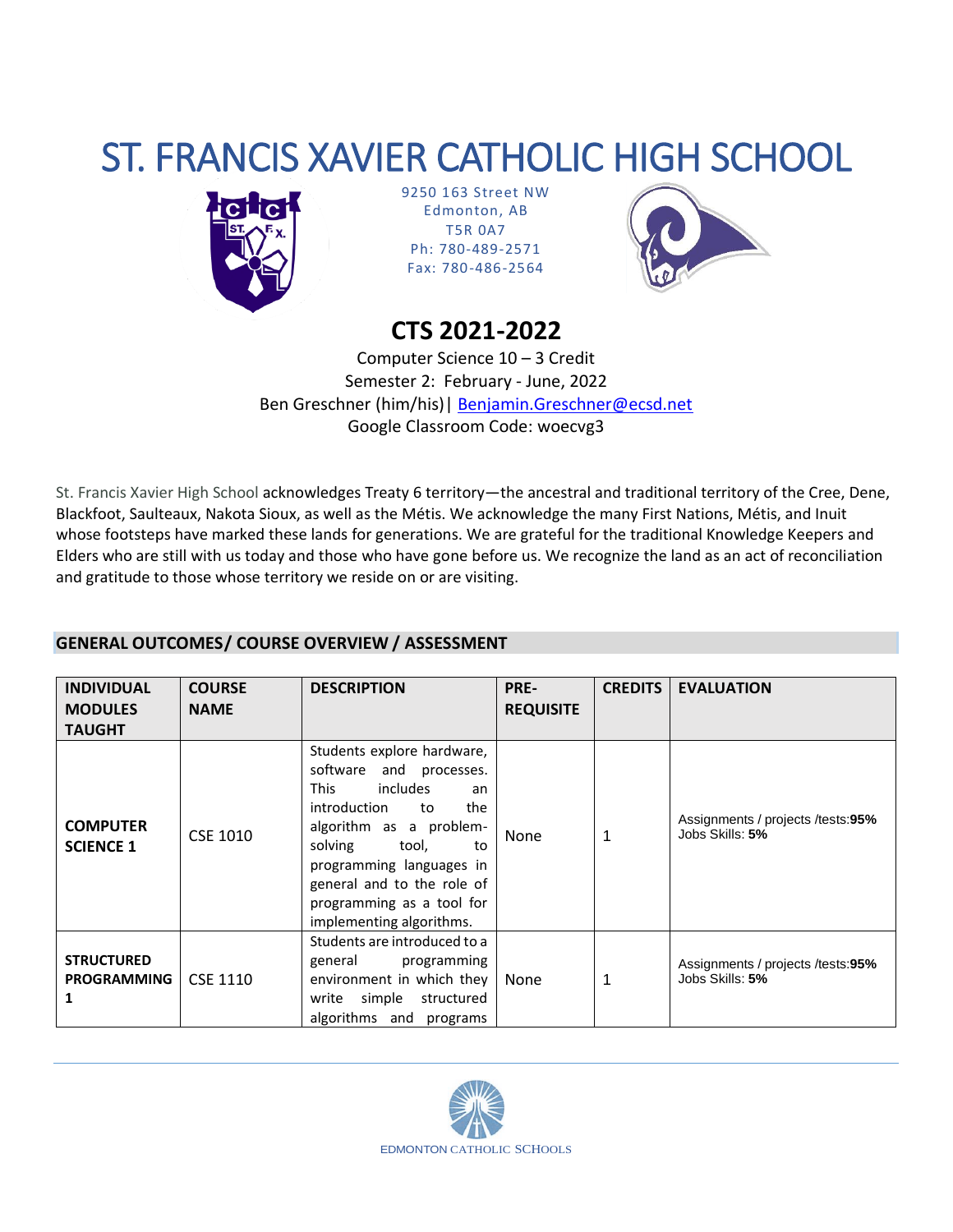|                                                         |                 | that input, process and<br>output data, use some of<br>the more basic operators<br>and data types, and follow a<br>sequential flow of control.                                                                                                                                                                                                                                 |                    |   |                                                      |
|---------------------------------------------------------|-----------------|--------------------------------------------------------------------------------------------------------------------------------------------------------------------------------------------------------------------------------------------------------------------------------------------------------------------------------------------------------------------------------|--------------------|---|------------------------------------------------------|
| <b>STRUCTURED</b><br><b>PROGRAMMING</b><br>$\mathbf{2}$ | <b>CSE 1120</b> | Students<br>work<br>with<br>structured<br>programming<br>constructs by adding the<br>iteration<br>selection<br>and<br>flow<br>control<br>program<br>mechanisms<br>their<br>to<br>programming<br>repertoire.<br>They<br>write<br>structured<br>algorithms and programs<br>that use blocks to introduce<br>an element of modularity<br>their<br>programming<br>into<br>practice. | <b>CSE</b><br>1110 | 1 | Assignments / projects /tests:95%<br>Jobs Skills: 5% |
| <b>PROCEDURAL</b><br><b>PROGRAMMING</b><br>1            | <b>CSE 2110</b> | develop<br><b>Students</b><br>their<br>understanding<br>of<br>the<br>procedural<br>programming<br>paradigm. They move from<br>a structured programming<br>approach in which modules<br>were handled through the<br>use of program blocks to a<br>formal<br>modular<br>more<br>programming approach in<br>which they are handled<br>through subprograms.                        | <b>CSE 1120</b>    | 1 | Assignments / projects /tests:95%<br>Jobs Skills: 5% |
| <b>DATA</b><br><b>STRUCTURES 1</b>                      | <b>CSE 2120</b> | Building on their knowledge<br>of basic or primitive data<br>types, they learn how to<br>work with fundamental data<br>structures such as the array<br>and the record.                                                                                                                                                                                                         | <b>CSE 2110</b>    | 1 | Assignments / projects /tests:95%<br>Jobs Skills: 5% |
| FILES & FILE<br><b>STRUCTURES 1</b>                     | <b>CSE 2130</b> | Students learn how to use<br>data files to store and<br>retrieve data on secondary<br>storage devices. Building on<br>their knowledge, they learn<br>how to use those structures<br>to organize data for efficient<br>file handling                                                                                                                                            | <b>CSE</b><br>2120 | 1 | Assignments / projects /tests:95%<br>Jobs Skills: 5% |

**\*Optional Credits:** Students are expected to complete a minimum of 3 course modules. However, interested students are encouraged to take on additional projects to meet the requirements of the optional modules. This will get students additional credits.

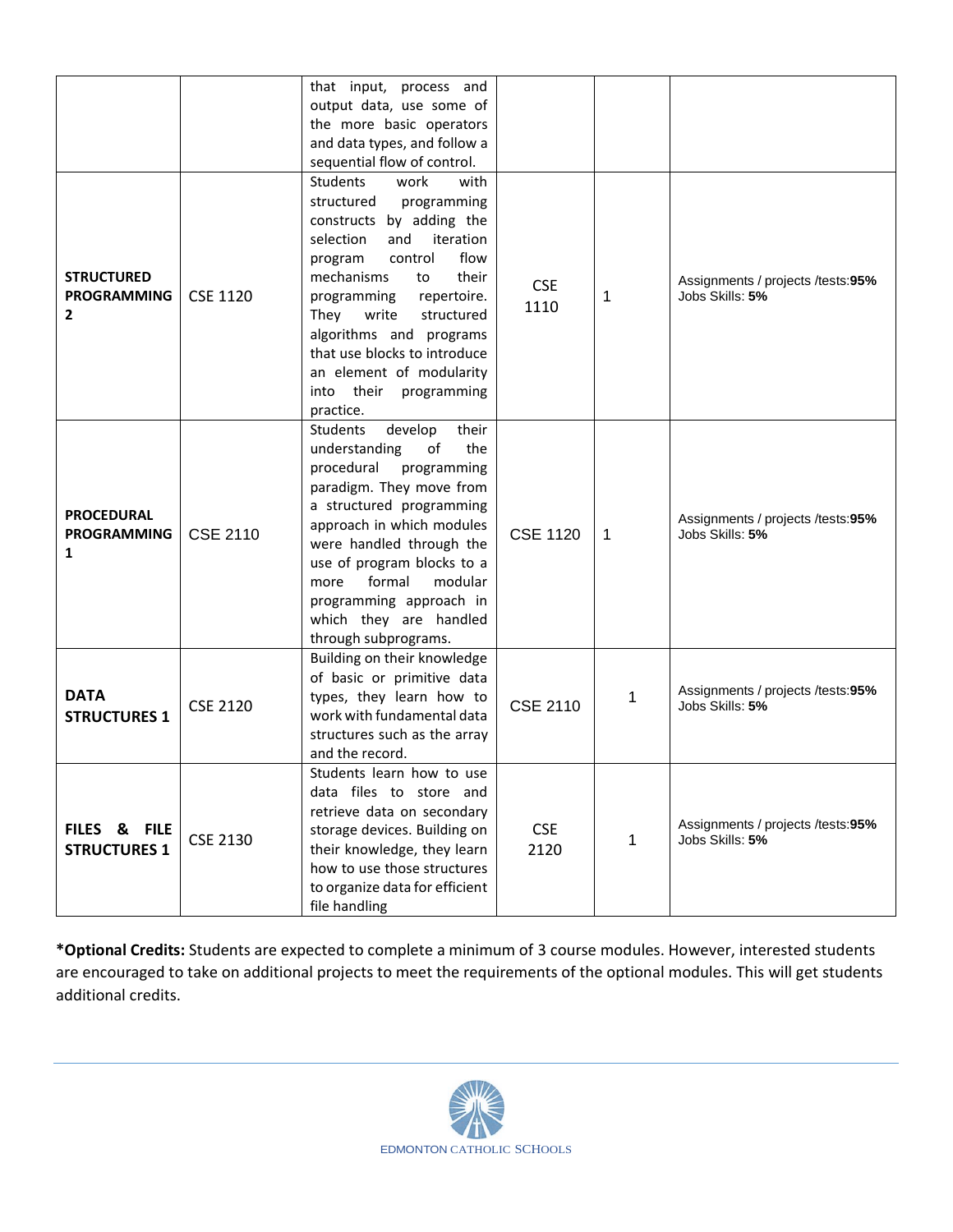A credit is awarded based on successful completion (mark of 50% or better) for each module. Estimated time to complete each module is 25 hours. *No credits will be awarded for a mark less than 50%.* If you score less than 50%, an incomplete will be shown on your report card at the end of the semester. Marks are available through PowerSchool. Each module is listed as its own class.

#### **Fees:**

**Employability Skills:** In anticipation of upcoming changes to the high school report card, the CTS department will also use formative assessment strategies as part of the overall evaluation process. Punctuality, work ethic, time management skills and other job skills will be assessed to encourage a strong entry into the work force.

**A wide range of assessment information is used in the development of a student's final grade. At St. Francis Xavier High School, individualized assessments provide specific information regarding student progress and overall performance in class. Student assessment may vary from student to student to adapt for differences in student needs, learning styles, preferences, and paces. It should also be noted that not all assignments are used to determine the final grade, and that scale factors may have been used to determine the weight of individual assignments.**

#### **COMPUTER/EQUIPMENT USE:**

All students registering at St. Francis Xavier High School are required to sign a document indicating an understanding of the responsible use of a computer within the school. Computer use will be immediately restricted for any student who in fact lacks this understanding.

Students are required to responsibly use school audio video and other equipment in the completion of their assignments in this course and to ensure that they follow all classroom procedures when borrowing equipment. Please consider that subsequent classes need to find and use well maintained equipment, charged batteries etc.

#### **PLAGIARISM**

We provide a Catholic education, where the Core Values of dignity, respect, fairness, personal and communal growth, loyalty, and honesty are the framework for all that we do. Within this Catholic education that St. Francis Xavier School provides, one of our main focuses is to encourage and facilitate the pursuit of knowledge and excellence in academics. To ensure that we attain this focus, all students at our school community are expected:

- 1. to meet the standards of individual integrity outlined in the policy;
- 2. to practice intellectual honesty in the process of acquiring and extending knowledge by improving their own personal academic competence, critical thinking, and self-evaluation.

Therefore, students who submit work not their own, take or copy answers from another student or source (cheating), provide answers to any assessment to another student (collusion), cheat during examinations, or use unauthorized means to obtain answers or complete work, after investigation by the teacher supervisor, are at risk of the following:

- First offense May receive a zero for the assessment and a two-day suspension.
- Second offense May receive a zero for the assessment and a three-day suspension.